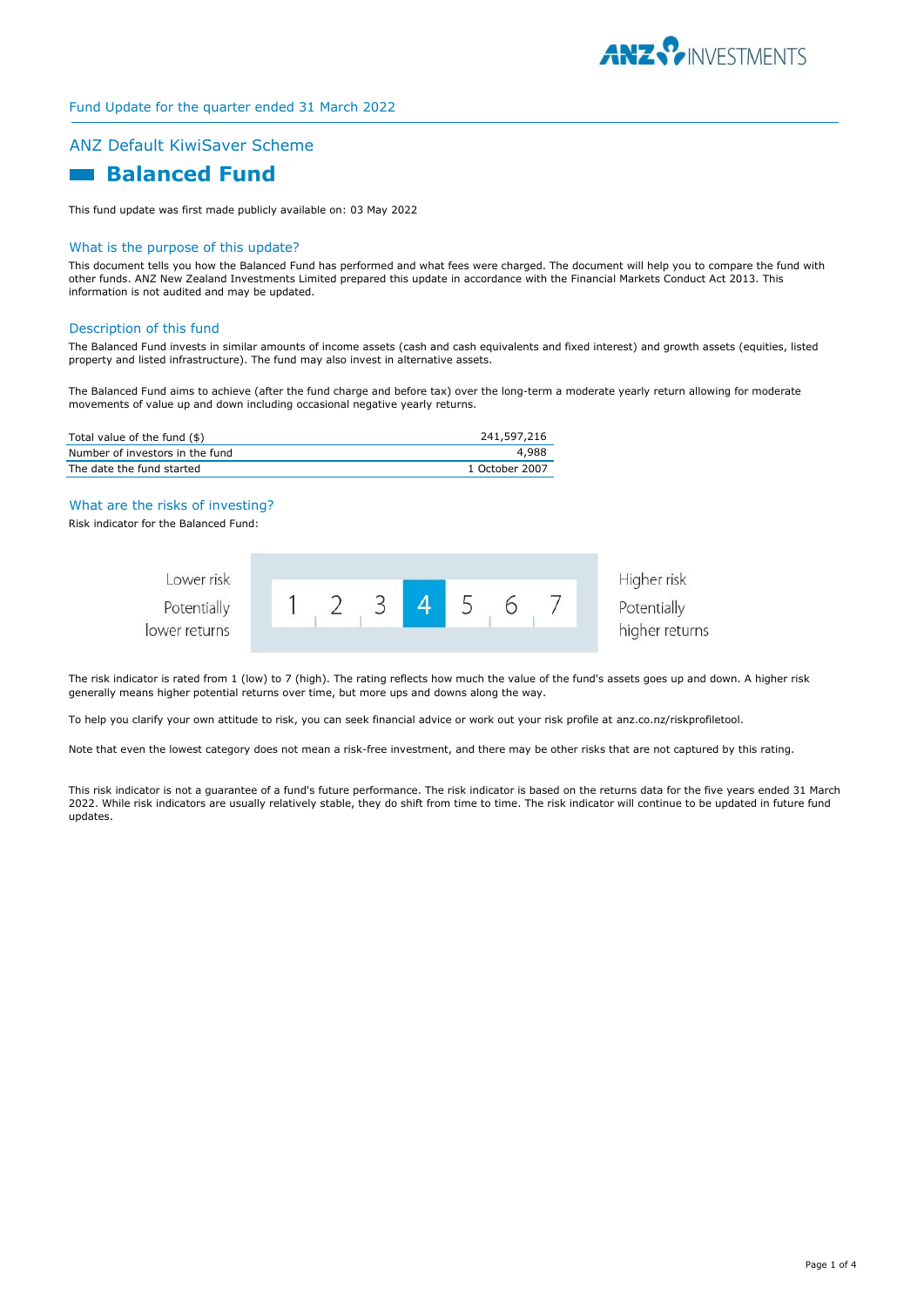### How has the fund performed?

|                                               | Average over past |           |  |
|-----------------------------------------------|-------------------|-----------|--|
|                                               | five years        | Past year |  |
| Annual return                                 |                   |           |  |
| (after deductions for charges and tax)        | 5.70%             | 1.91%     |  |
| <b>Annual return</b>                          |                   |           |  |
| (after deductions for charges but before tax) | 6.63%             | 2.22%     |  |
| Market index annual return                    |                   |           |  |
| (reflects no deduction for charges and tax)   | 6.85%             | 2.40%     |  |

The market index annual return is calculated using the target investment mix and the indices of each asset class.

Additional information about the market index is available in the statement of investment policy and objectives on the offer register at www.discloseregister.companiesoffice.govt.nz.



### **Annual return graph**

This shows the return after fund charges and tax for each of the last 10 years ending 31 March. The last bar shows the average annual return for the last 10 years, up to 31 March 2022.

**Important:** This does not tell you how the fund will perform in the future.

Returns in this update are after tax at the highest prescribed investor rate (PIR) of tax for an individual New Zealand resident. Your tax may be lower.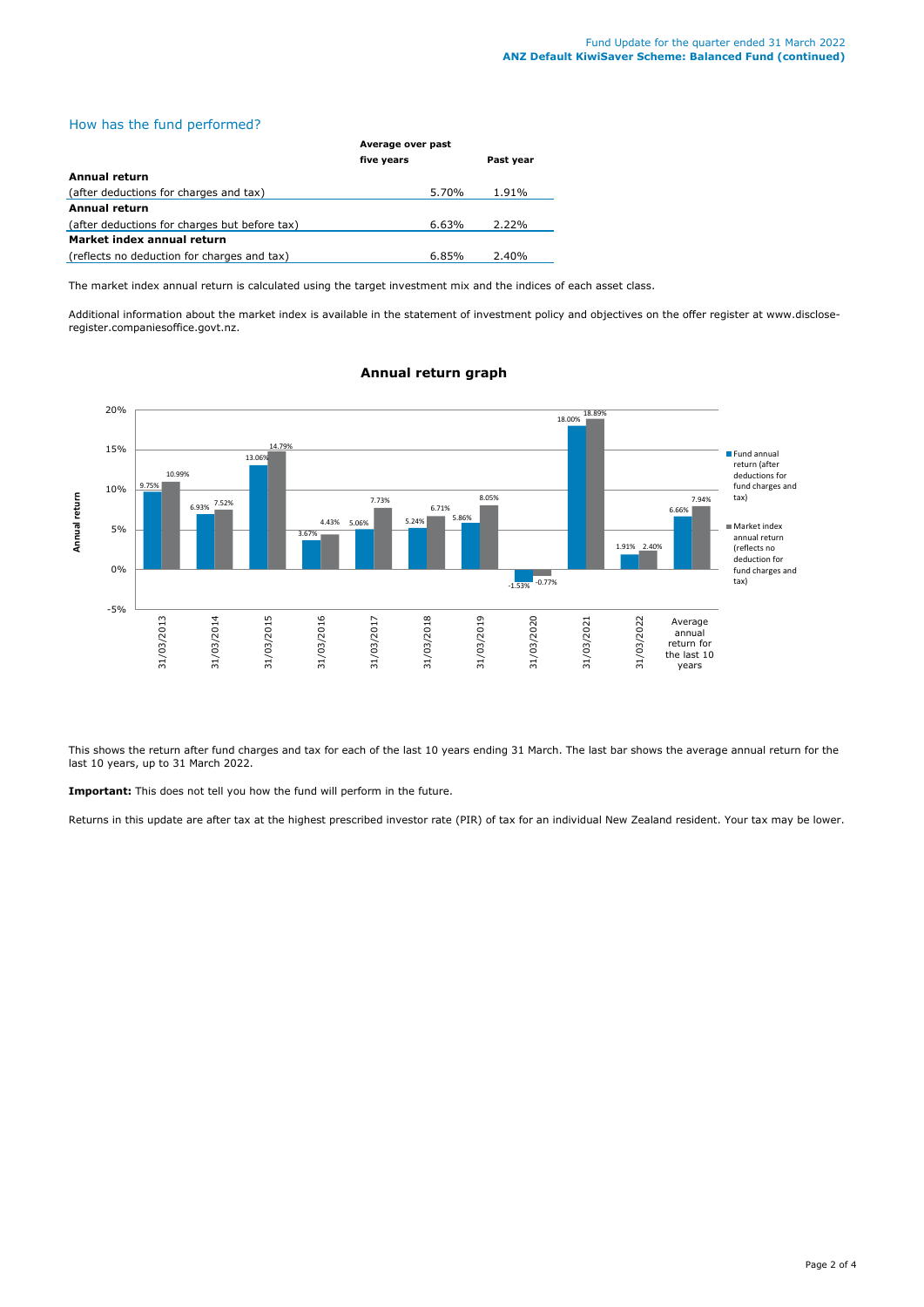# What fees are investors charged?

Investors in the Balanced Fund are charged fund charges. In the year to 31 March 2021 these were:

|                                             | % of net asset value |
|---------------------------------------------|----------------------|
| Total fund charges <sup>1</sup>             | $0.96\%$             |
| Which are made up of:                       |                      |
| Total management and administration charges | $0.96\%$             |
| Including:                                  |                      |
| Manager's basic fee                         | $0.90\%$             |
| Other management and administration charges | $0.06\%$             |
| Total performance based fees                | $0.00\%$             |
|                                             |                      |
|                                             |                      |

|                             | Dollar amount per investor |
|-----------------------------|----------------------------|
| <b>Other charges</b>        |                            |
| Membership fee <sup>2</sup> | \$18                       |

Investors are not currently charged individual action fees for specific actions or decisions (for example, for withdrawing from or switching funds).

Small differences in fees and charges can have a big impact on your investment over the long term.

### Example of how this applies to an investor

Sarah had \$10,000 in the fund at the start of the year and did not make any further contributions. At the end of the year, Sarah received a return after fund charges were deducted of \$191 (that is 1.91% of her inital \$10,000). Sarah also paid \$9.00 in other charges. This gives Sarah a total return after tax of \$182.00 for the year.

#### What does the fund invest in?

#### **Actual investment mix<sup>3</sup> Target investment mix<sup>3</sup>**

This shows the types of assets that the fund invests in. This shows the mix of assets that the fund generally intends to invest in.